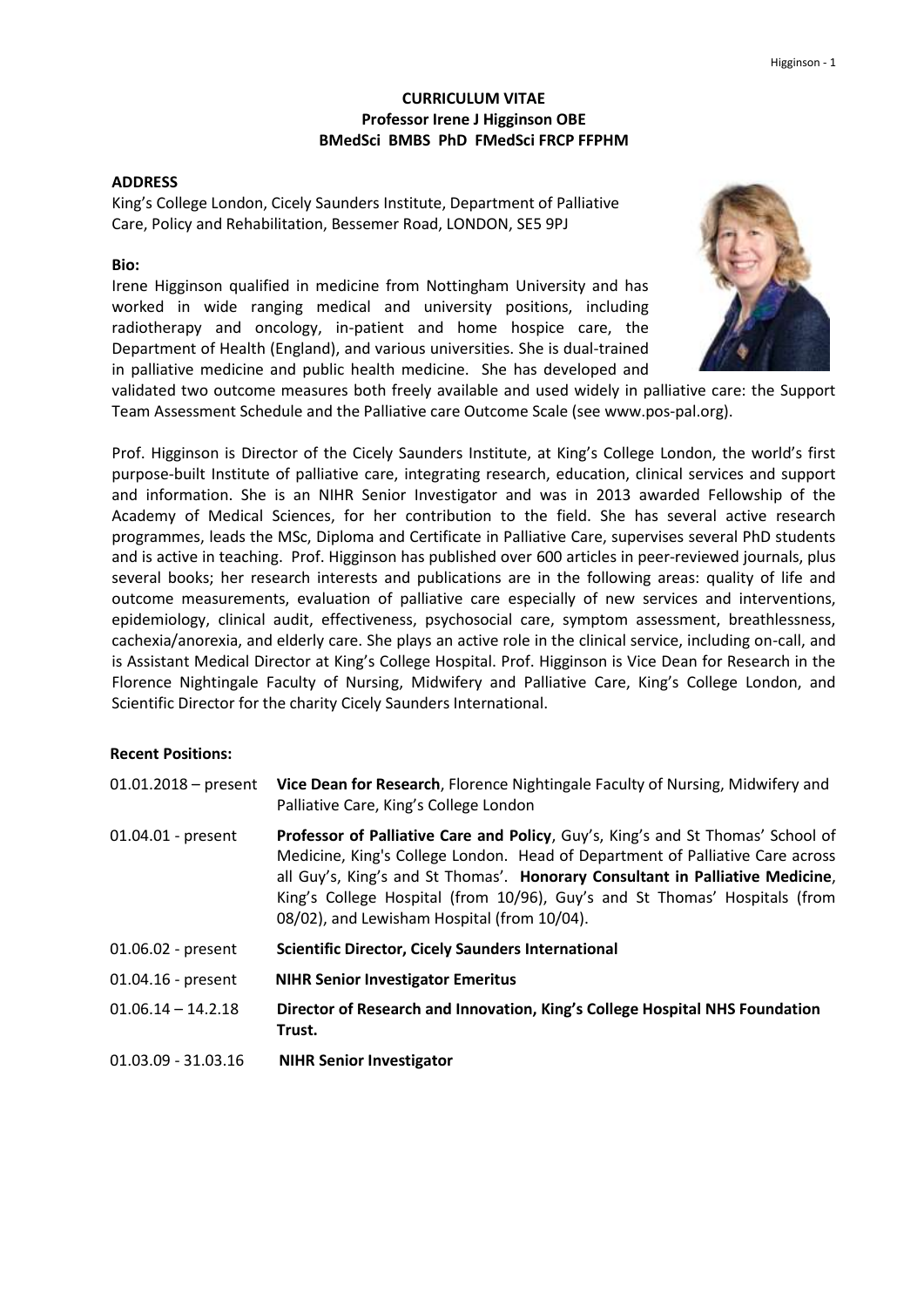# **OVER 600 PUBLICATIONS IN PEER-REVIEWED SCIENTIFIC JOURNALS – SELECTED RECENT PUBLICATIONS**

- 1. Sleeman KE, Leniz J, Higginson IJ, Bristowe K. Is end-of-life care a priority for policymakers? Qualitative documentary analysis of health care strategies. *Palliative medicine* 2018; 10.1177/0269216318786333: 269216318786333.
- 2. Lovell N, Bajwah S, Maddocks M, Wilcock A, Higginson IJ. Use of mirtazapine in patients with chronic breathlessness: A case series. *Palliative medicine* 2018; 10.1177/0269216318787450: 269216318787450.
- 3. Ellis-Smith C, Higginson IJ, Daveson BA, Henson LA, Evans CJ. How can a measure improve assessment and management of symptoms and concerns for people with dementia in care homes? A mixed-methods feasibility and process evaluation of IPOS-Dem. *PloS one* 2018; **13**(7): e0200240.
- 4. Wakefield D, Bayly J, Selman LE, Firth AM, Higginson IJ, Murtagh FE. Patient empowerment, what does it mean for adults in the advanced stages of a life-limiting illness: A systematic review using critical interpretive synthesis. *Palliative medicine* 2018; 10.1177/0269216318783919: 269216318783919
- 5. Lowther K, Harding R, Simms V, Gikaara N, Ahmed A, Ali Z, Kariuki H, Sherr L, Higginson IJ, Selman L. Effect of participation in a randomised controlled trial of an integrated palliative care intervention on HIV-associated stigma. AIDS care. 2018:1-910.1080/09540121.2018.1465176.
- 6. Guo P, Gao W, Higginson IJ, Harding R. Implementing Outcome Measures in Palliative Care.
- 7. Evans CJ, Ison L, Ellis-Smith C, Nicholson C, Costa A, Oluyase AO, Namisango E, Bone AE, Brighton LJ, Yi D, Combers S, Bajwah S, Gao W, Harding R, Higginson IJ, Maddocks M. Rapid Scoping Review of Service Delivery Models to Maximise Quality of Life for Older People at the End of Life. WHO Centre for healthe development. 2018.

[http://www.who.int/kobe\\_centre/mediacentre/news/EOLC\\_report/en/](http://www.who.int/kobe_centre/mediacentre/news/EOLC_report/en/)

- 8. Guo P, Dzingina M, Firth AM, Davies JM, Douiri A, O'Brien SM, Pinto C, Pask S, Higginson IJ, Eagar K, Murtagh FEM. Development and validation of a casemix classification to predict costs of specialist palliative care provision across inpatient hospice, hospital and community settings in the UK: a study protocol. BMJ open 2018; 8(3): e020071.
- 9. Etkind S, Bone A, Lovell N, Higginson IJ, Murtagh F. Influences on Care Preferences of Older People with Advanced Illness: A Systematic Review and Thematic Synthesis. Journal of the American Geriatrics Society. 2018:10.1111/jgs.15272
- 10. Bayly J, Wakefield D, Hepgul N, Wilcock A, Higginson IJ, Maddocks M. Changing health behaviour with rehabilitation in thoracic cancer: a systematic review and synthesis. Psycho-oncology. 201810.1002/pon.4684.
- 11. Davies J, Higginson I, Sleeman K. Time to go beyond observing the problem. Response to: Dying in hospital: socioeconomic inequality trends in England (Letter). Journal of health services research & policy. 2018:135581961775018410.1177.
- 12. Pask S, Pinto C, Bristowe K, van Vliet L, Nicholson C, Evans CJ, George R, Bailey K, Davies JM, Guo P, Daveson BA, Higginson IJ, Murtagh FE. A framework for complexity in palliative care: A qualitative study with patients, family carers and professionals. Palliative medicine. 2018:26921631875762210.1177/0269216318757622.
- 13. Lowther K, Harding R, Simms V, Ahmed A, Ali Z, Gikaara N, Sherr L, Kariuki H, Higginson IJ, Selman LE. Active ingredients of a person-centred intervention for people on HIV treatment: analysis of mixed methods trial data. BMC infectious diseases. 2018;18(1):2710.1186/s12879-017-2900-0
- 14. Guo P, Harding R, Higginson IJ. Palliative care needs of heart failure patients in China: putting people first. Current opinion in supportive and palliative care 2017. doi:10.1097/spc.0000000000000315
- 15. Higginson IJ, Daveson BA, Morrison RS, Yi D, Meier D, Smith M, Ryan K, McQuillan R, Johnston BM, Normand C. Social and clinical determinants of preferences and their achievement at the end of life: prospective cohort study of older adults receiving palliative care in three countries. BMC geriatrics. 2017;17(1). doi: 27110.1186/s12877-017-0648-4.
- 16. Kane PM, Ellis-Smith CI, Daveson BA, Ryan K, Mahon NG, McAdam B, McQuillan R, Tracey C, Howley C, O'Gara G, Raleigh C, Higginson IJ, Murtagh FE, Koffman J. Understanding how a palliative-specific patient-reported outcome intervention works to facilitate patient-centred care in advanced heart